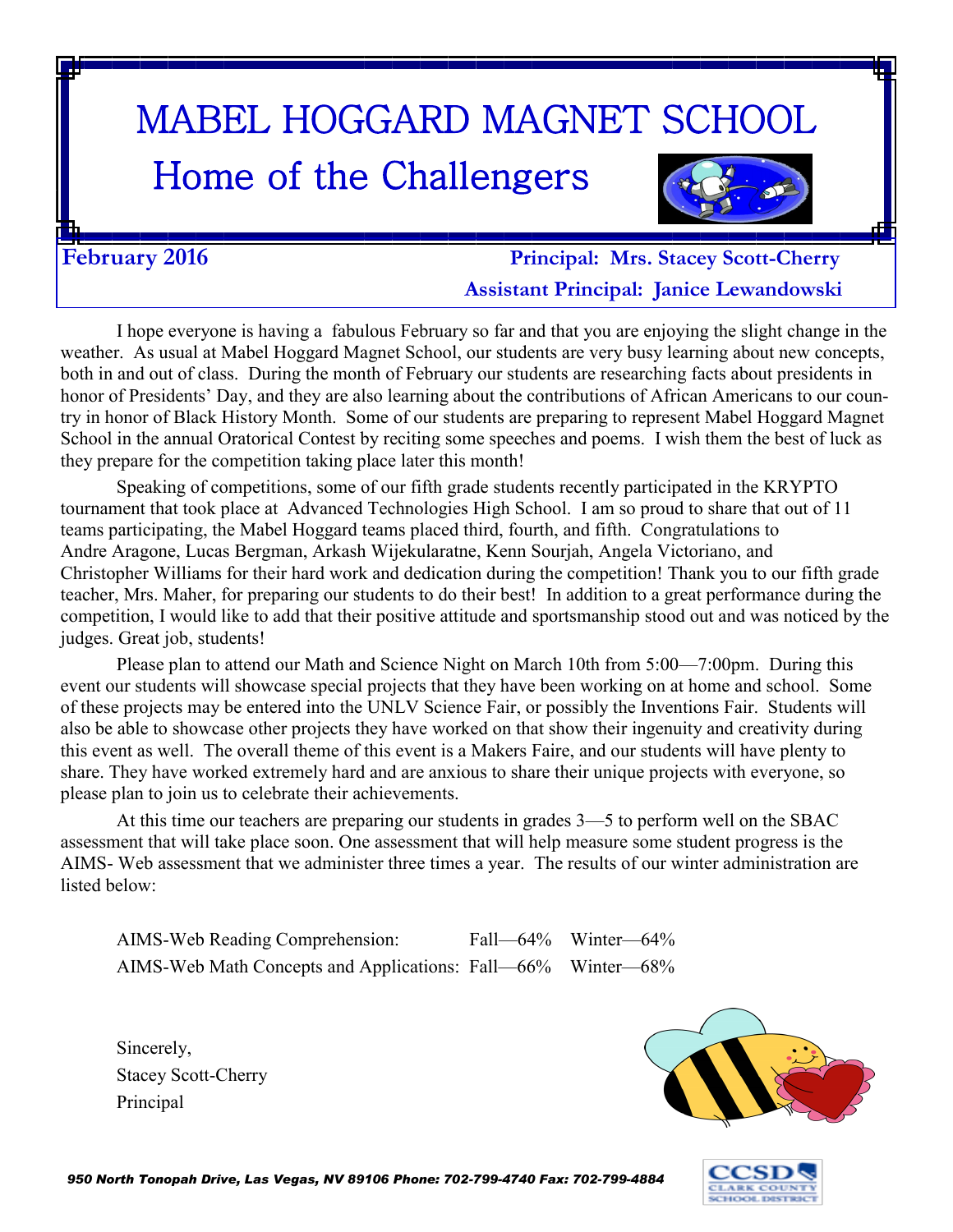## **NEWS FROM AROUND OUR CAMPUS**

#### **Fourth Grade News**

**Many great things have been happening in the fourth grade this winter. All classes have been participating in hands-on activities during science lab. Students have started working on their hot-air balloon projects. As well as making their own balloons, students will be learning about air density and how hot-air balloons work. Students have also been learning about the human body in Ms. Law's science classes.** 

**Throughout the fourth grade the Scott Foresman and** *Common Core Language Arts* **curriculums have been used to teach reading and writing skills. Students are learning valuable reading strategies and comprehension skills through thought-provoking stories and passages. Students have also been engaged in non-fiction readings through the**  *Nevada Our Home* **book,** *States and Regions* **book, and the** *Time for Kids* **magazine. We have been very pleased with the students' hard work thus far, and are looking forward to the rest of the year.** 

**\*\*\*\*Reminder: Solar Cooker projects are due on Monday, March 7.** 

**\*\*\*\*\*Congratulations to fourth grader, Oniana Boulware, for writing and receiving a grant from** *Katie's Krops.* **Oniana will grow a community garden that will feed those in need! Way to go, Oni!**

#### **Gym Shorts with Mr. Kearney, P.E. Specialist and Mr. Coleman, Instructional Aide**



**The kindergarten, first, and second graders are learning and mastering fundamental skills such as movement, throwing, catching, kicking and striking a ball. Our aim is to create a foundation that will help your child develop a lifelong love of exercise and physical activity.**

**Third, fourth, and fifth graders completed a football, basketball, and soccer unit so far this school year. Up next, we will introduce tennis and volleyball skills.**

**Our school will participate in the annual Jump Rope for Heart fundraiser from February 16 to March 4. We are teaming up with the American Heart Association to help fight the nation's Number 1 killer: heart disease. Students will learn about their hearts and about the importance of physical fitness and reducing the risk of heart disease.**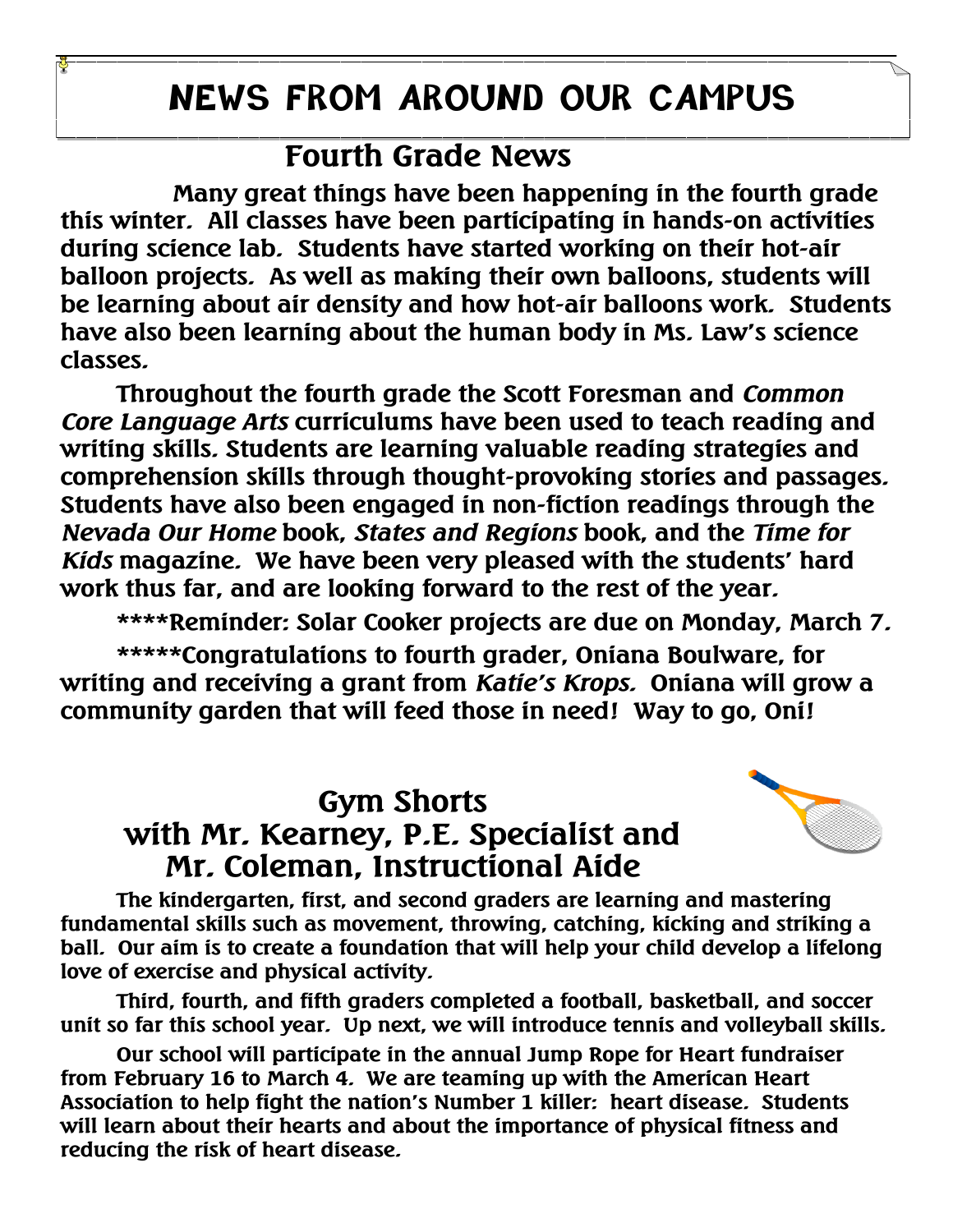| <b>Students of the Month</b> |
|------------------------------|
| January, 2016                |



| ---- , , .                                      |                                      |                         |
|-------------------------------------------------|--------------------------------------|-------------------------|
| Room                                            | <b>Outstanding Student</b>           | Most Improved           |
| 2                                               | Amanda Manzano                       | Claudia Arellano Vargas |
| 3                                               | Kristopher Gutierrez/ Pooja Selvaraj |                         |
| 4                                               | Lucas Mc Voy                         | Jathen Barajas          |
| 5                                               | Niko Hill                            | Luis Gutierrez-Davila   |
| 6                                               | Allen Miranda                        | Belinda Mendoza         |
| Jennifer Barajas Vazquez/Shanelle De Alwis<br>7 |                                      |                         |
| 8                                               | Dhanhee Lee/Vincent Vogan            |                         |
| 9                                               | Nia Vela                             | Isabella Sarabia        |
| 10                                              | Angela Victoriano/Sarah Najari       |                         |
| 11                                              | Belinda Mendoza Buethi               |                         |
| 13                                              | NeVaeh Purnell                       | Oktavius Filimona       |
| 14                                              | Lauren Oliver                        | Derek Ortiz-Mondragon   |
| 15                                              | Kahlil Boulware                      | Andress Barojas         |
| 16                                              | Abigail Rojas                        | Alex White              |
| 17                                              | Cali Jaspe                           | Kalah Williams          |
| 18                                              | Daniel Santiago Santiago             | Kayla Serrano Garcia    |
| 19                                              | Melanie Campos                       | David Martin Maqueda    |
| 20                                              | Joelle Pace                          | Analy Grado-Perez       |
| 24                                              | Gretel Arias-Villanueva              | Juliana Fiato           |
| 31                                              | Jedidiya Fuller                      | Sofia Rocha             |
|                                                 |                                      |                         |

#### First Grade Happenings

First graders have now completed Units 1, 2 and 3 in our Scott Foresman Reading Series. In Unit Four, Favorite Things Old and New, students will see the way people are connected to each other and to the past. They will also be exploring the differences between realism and fantasy. We are very proud of the growth they have made in the development of their reading, comprehension and writing skills thus far.

 In math, students have been learning the relationship between addition and subtraction; problem solving strategies for representing data; and solving word problems. We will be celebrating  $100<sup>th</sup>$  day by bringing in 100 things, letting go of 100 balloons and sharing and learning all about the different ways to count to 100.

 Science remains an exciting and engaging experience. We had a great time learning how to make vegetable soup from items that we can grow from our garden, from Chef Lucky. She cooked for us and shared her recipe and the soup was enjoyed by all. We are thrilled to be involved in the Animal Lab and learning about the habitats, life cycles and animal care. We are having fun collecting items to create a project for the school Makers Faire. We are beginning to learn about the process of discovery, investigation, invention and ingenuity. We are excited to display our end products on Math and Science night in March. Whew! We do a lot!